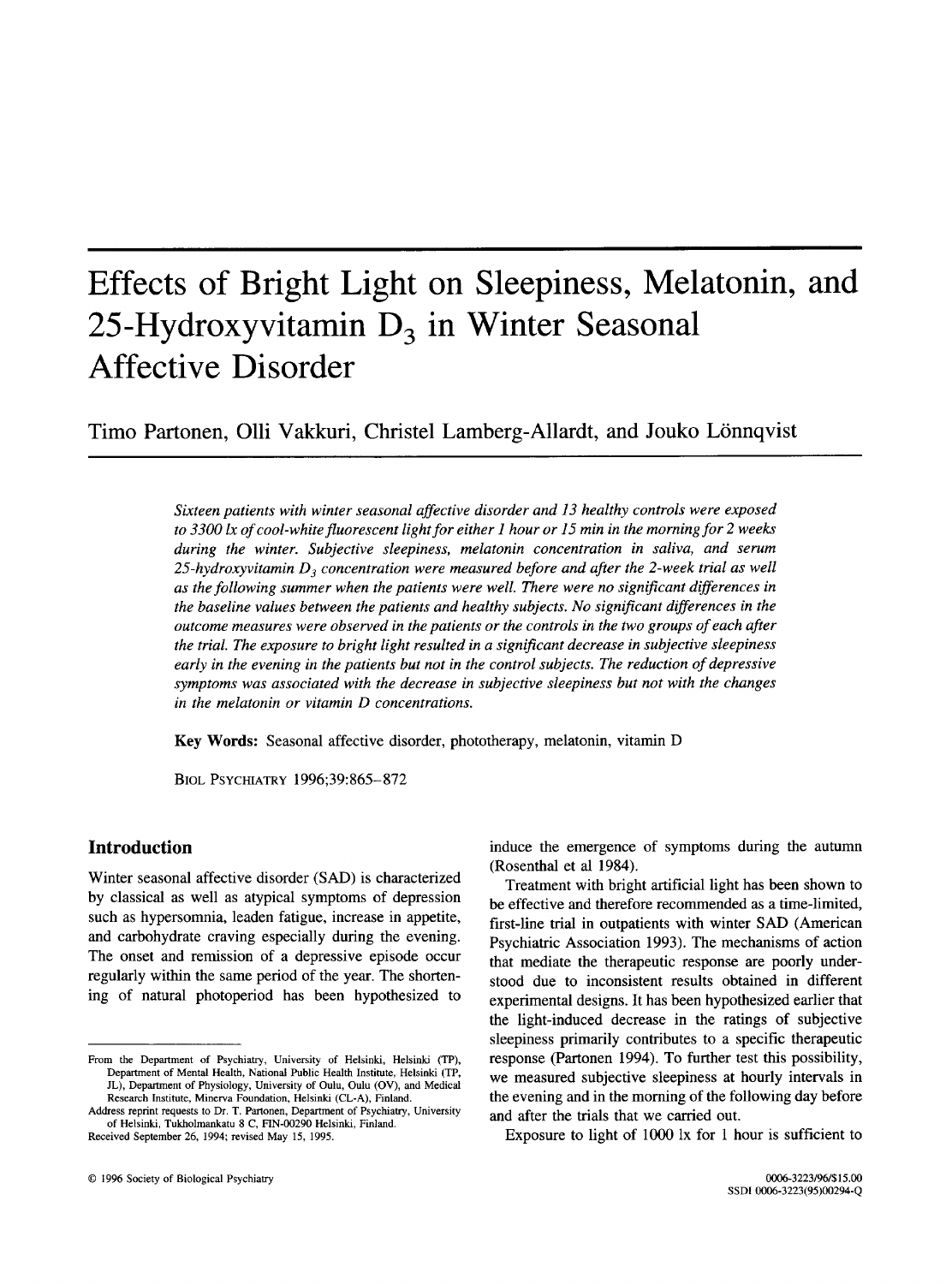suppress nocturnal melatonin to near daytime levels in healthy volunteers (McIntyre et al 1989). Even a single exposure to light of 1500 lx for 15 min early in the evening is capable of suppressing melatonin concentrations (Petterborg et al 1991). Altogether, rather high intensities but relatively short pulses of light are required to suppress melatonin synthesis in the human pineal gland. In patients with winter SAD, there is evidence that the suppression of melatonin secretion would not be critical for the antidepressant effect of light treatment (Wehr et al 1986). On the other hand, patients with winter SAD were found to be supersensitive to light in the winter and probably subsensitive to light in the summer, suggesting abnormal suppression of melatonin secretion (Thompson et al 1990). To test the possibility that the antidepressant effect of light is associated with changes in the secretion of melatonin in patients with winter SAD, we measured melatonin concentration in saliva at hourly intervals in the evening and in the morning of the following day before and after the trials that we carried out.

The antidepressant effect of bright light treatment is thought to be mediated by the processes in the eye. This hypothesis has rarely been questioned (Wehr et al 1987). In theory, the effects of artificial visible light on neurobiological processes can be mediated, in addition to the eye, through the skin (Stumpf and Privette 1989). There are absorbers of the near ultraviolet and visible radiation in the skin cell layers, and the light-induced formation of vitamin D in the skin may serve as a one of the first messenger molecules for these responses. To test whether patients with winter SAD are supersensitive to light in terms of the inducibility of vitamin D synthesis, we measured serum 25-hydroxyvitamin  $D_3$  concentration before and within 3 days after the trials that we carried out.

All the measurements described above were also carried out in the summer, except that no experimental trial with exposure to artificial light was performed.

## **Methods**

Subjects attending a mood and sleep disorders outpatient service were interviewed with the structured clinical instrument for the DSM-III-R diagnosis in October 1992 (Spitzer et al 1990). In addition, they were screened for the diagnosis of a major depressive episode with seasonal (winter) pattern (American Psychiatric Association 1987). For each patient, the diagnosis was assessed according to a consensus decision of two independent raters. If no consensus was achieved, the patient was excluded from the study.

Sixteen outpatients with winter SAD and 13 healthy controls participated in the study. All subjects were women. The patients with winter SAD were aged 23-55

years [mean = 40.2, standard error of the mean (SEM)  $=$ 2.2] and the healthy controls  $24-64$  years (mean = 41.6,  $SEM = 3.6$ ). All the subjects had been free of any regular psychotropic medication for at least 1 year before the beginning of the study.

In the patients, symptoms of depression were rated with the Structured Interview Guide for the Hamilton Depression Rating Scale (HDRS)--Seasonal Affective Disorders Version (Self-Rating Format) (SIGH-SAD-SR) scale in October 1992, during the week before light treatment, on the following day after the cessation of treatment, and during the first 2 weeks of June 1993 (Williams et al 1991). This 1-week retrospective scale includes the selfrating version of the 21-item Hamilton Rating Scale for Depression and the eight-item addendum for rating atypical symptoms of depression. The correlation between the HDRS and atypical subscale scores is low, suggesting that the two subscales measure independent events. On the average, the eight atypical items contribute nearly as much as the 21-item HDRS subscale to the total score of the scale.

Healthy volunteers were referred to the study by physicians familiar with our program. Subjects were interviewed by the first author in October 1992. Their mood was rated with the SIGH-SAD-SR scale with a modification allowing the comparison of mood with the state of "as usual" instead of "when not depressed." They did not meet criteria for subsyndromal SAD nor any other mental disorder. The control subjects were considered healthy on the basis of routine clinical examinations performed by local general practioners.

Subjective sleepiness was measured with the Stanford Sleepiness Scale (SSS) anchored with "feeling active and vital, alert, wide awake" (one) and "almost in reverie, sleep onset soon, lost struggle to remain awake" (seven), indicating levels of sleepiness sensitively and reliably (Hoddes et al 1973). The scale values were presented as reversed in this study. Subjective sleepiness was rated at 20:00, 21:00, 22:00, 23:00, and 24:00 hours in the evening and at 06:00, 07:00, and 08:00 hours on the following morning. Pretreatment measurements were made during the day before the use of the lights was started. The measurements were repeated after the cessation of treatment. The collection of these data began in the evening of the cessation day. All the subjects made the measurements at their home.

Melatonin concentration in saliva was measured at 20:00, 21:00, 22:00, 23:00, and 24:00 hours in the evening and at 06:00, 07:00, and 08:00 hours on the following morning. Pretreatment measurements were made during the day before the use of the lights was started. The measurements were repeated after the cessation of treatment. The collection of these data began in the evening of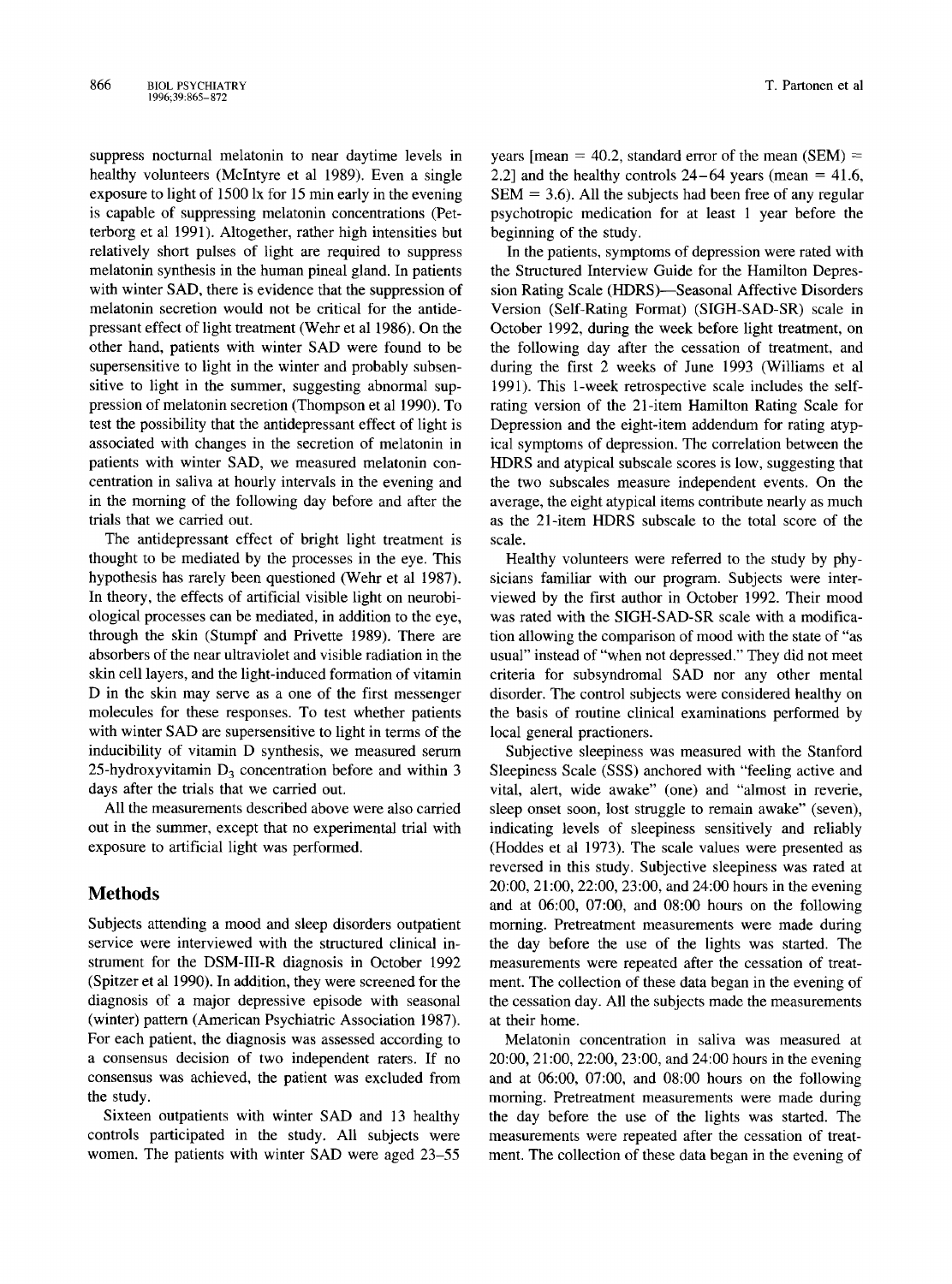the cessation day. Samples of saliva were collected in a dark room (<3.0 lx), thereafter immediately frozen and stored at  $-20^{\circ}$ C until assayed for melatonin by a radioimmunoassay with iodinated melatonin tracer and a melatonin-specific antiserum (Vakkuri 1985). The lowest detectable concentration for the method was 1.3 pg/mL (5.7 pmol/L). The intraassay and interassay coefficients of variation were from 6.7 to 9.5% and from 9.8 to 12.5%, respectively.

Pretreatment measurement for serum 25-hydroxyvitamin  $D_3$  concentration was made during the day before the use of the lights was started. The measurement was repeated within 3 days after the cessation of treatment. Blood samples were centrifuged immediately and stored at  $-20$ °C until assayed for 25-hydroxyvitamin D<sub>3</sub> by competitive protein binding assay with rat serum as the source of protein (Törnquist and Lamberg-Allardt 1987). The coefficient of variation was 15% between the assays and 14% within the assays.

### *Experimental Procedure*

The subjects were assigned to one or the other lighting condition for a parallel randomized comparison (Feinstein 1985). Seven outpatients and five healthy controls received bright light for 1 hour daily. Nine outpatients and eight healthy controls received bright light for 15 min daily.

The experimental protocols were carried out in Helsinki, Finland and its surroundings  $(60^{\circ}$  N) during the decreasing photoperiod between November 7th and December 17th in 1992. Bright light was administered for either 1 hour or 15 min daily between 06:00 and 08:00 hours in the morning for 14 consecutive days.

Portable light fixtures with six 18-W cool-white (4000 K, DIN 5035) fluorescent lamps (Osram, Ltd.) were used for bright light treatment. After the lamps had warmed up, the illumination was approximately 3300 lx at the eye level measured by a silicon-photon-cell illuminance meter (Minolta Camera Co., Ltd.) from a distance of 1 m in the front of the devices.

All subjects were instructed to sit in front of and within 1 m from the light fixture. Subjects were instructed to face the lights but not to look directly into them while engaged in reading or desk work. They were requested not to sleep nor wear dark goggles. Subjects were advised to avoid bright illumination during the day and to keep their daily activities and diet as regular as possible during the study. No supplementation of vitamin D was allowed in the diet during the study.

Subjects signed an informed consent after the procedures were fully explained to them. At the beginning of the experiments, subjects received instructions on proper use of the lights. After the completion of the protocol, subjects were given the option of continuing with the light schedule of their choice for the rest of the season. The study was approved by the ethics committee of the National Public Health Institute.

#### *Data Analysis*

For this randomized clinical trial, the sample size needed for adequate statistical power was calculated. As interval scales were used, the estimates of the standard deviation were based on the pretreatment ratings of the two SIGH-SAD-SR subscales scored in October 1992. The expected difference between the effects of the two treatment strategies on mood was estimated for both subscale scores. Risk for statistical type I and lI errors was accepted to be .10 each. According to these calculations, the number of subjects needed was six in each group for evaluation of the effects on the HDRS subscale ratings and seven in each group for the atypical subscale ratings.

At the beginning of statistical analysis, the distributions of the observed values were controlled for skewness and kurtosis. Subjects with missing data for a given variable were excluded from the analysis of that variable. Individual sleepiness ratings and melatonin concentrations at each of the time points were averaged to form new variables standing for the mean of three values measured during the early evening (20:00, 21:00, and 22:00 hours), the late evening (22:00, 23:00, and 24:00 hours), and the morning (06:00, 07:00, and 08:00 hours).

To evaluate and compare the responses of the patients and healthy controls to the two lighting conditions, the measurements obtained before and after treatment as well as the following summer were subjected to analysis of variance (ANOVA) with repeated measures. In the patients, the efficacy of the two lighting conditions was compared using analysis of covariate (ANCOVA) with the baseline scores as the covariate. Paired  $t$  test of mean was used for comparing the values before and after treatment within the groups, except the baseline values of early evening sleepiness were analyzed using Friedman's twoway ANOVA. Unpaired  $t$  test of mean was used for comparing the values between the groups, except the baseline values of early evening sleepiness were analyzed using Kruskal-Wallis one-way ANOVA.

Pearson correlation coefficients and Bonferroni probabilities with multiple comparisons were used for investigating the significance of associations between variables. Multiple general linear hypothesis models were formulated for analysis of the variance in the depression scores of patients (Wilkinson 1990). The two patient groups were combined for this analysis. Either the HDRS and atypical subscale scores or the changes in the scores were chosen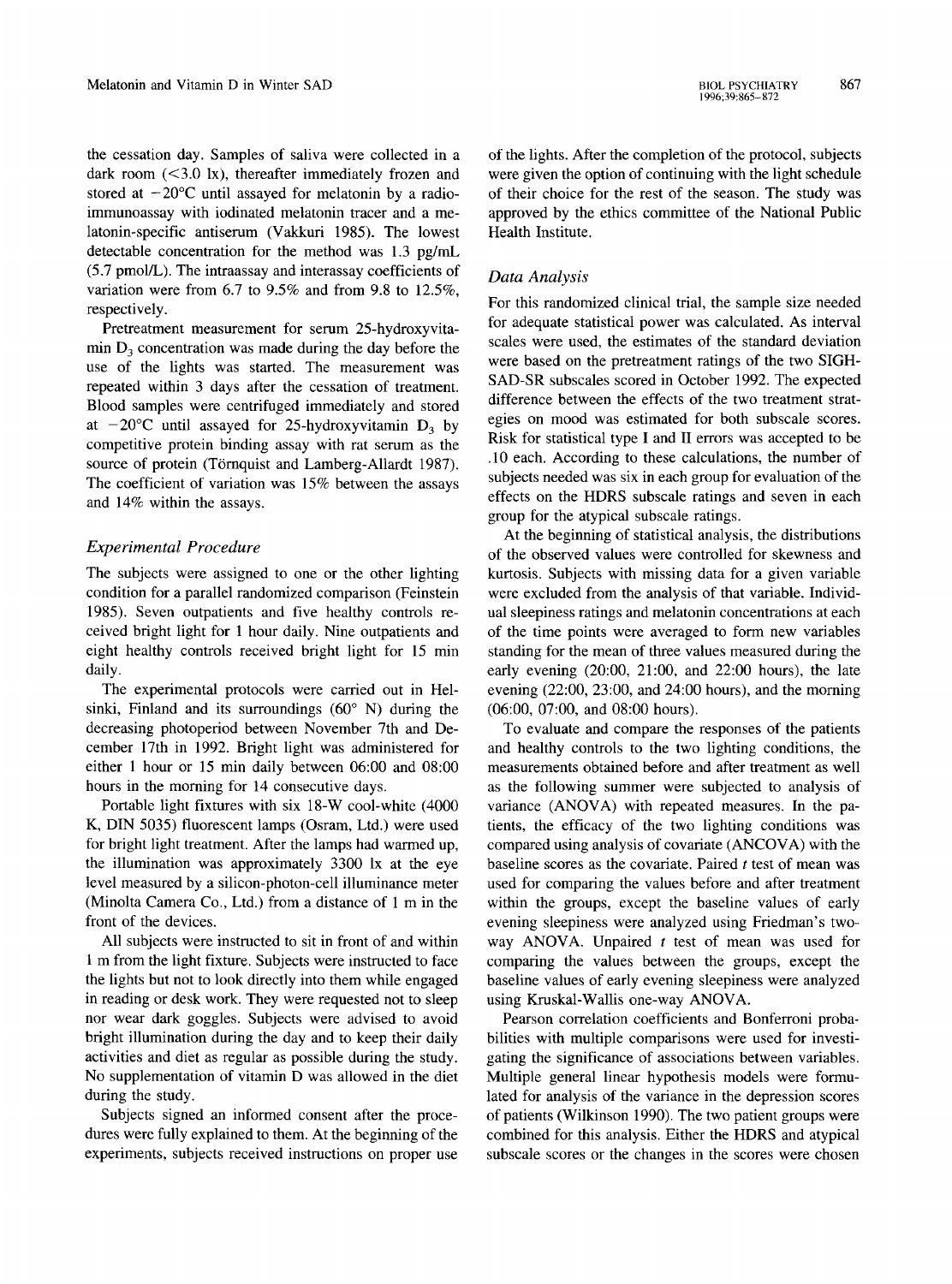as dependent variables for the models. Moreover, the patient and control groups were pooled to investigate correlation coefficients and predictors of the levels of melatonin and 25-hydroxyvitamin  $D_3$ . The minimum tolerance for entry into models was .01, and the alpha-to-enter and alpha-toremove was .15 for multiple stepwise (forward) regressions. The adjusted squared multiple  $R$  (ASMR) and the standard error of estimate (SEE) were calculated for characterization of the results. The .05 level was considered as indicating a significance in all statistical tests.

# **Results**

# *Characteristics of Melatonin and 25- Hydroxyvitamin D 3 in All Subjects*

Among all the subjects investigated, there was a significant correlation of the increase in the level of melatonin in the early evening after the trial with that in the late evening  $(r = .78, p < .001)$ . The decrease in the level of melatonin in the early evening from the baseline to the summer was significantly correlated with that in the morning ( $r = .50$ ,  $p = .031$ ).

Furthermore, there was a significant correlation of the decrease in the level of melatonin in the morning with the decrease in the average level of 25-hydroxyvitamin  $D_3$ after the trial in all subjects ( $r = .63$ ,  $p = .005$ ). This association was observed also in a regression model according to which the level of melatonin in the morning was best predicted by the level of 25-hydroxyvitamin  $D_3$ after the trial (ASMR = .36, SEE = 5.84;  $t = 3.23$ ,  $p = .005$ ).

#### *Comparisons between Patients and Controls*

The ANOVA with repeated measures showed a significant treatment effect. The patients had a significantly greater response to treatment measured with the HDRS subscale  $(F = 9.87, df = 1, p = .004)$  and the atypical subscale  $(F = 6.40, df = 1, p = .018)$  compared with the controls.

There was no significant effect of a lighting condition to which the individuals were assigned on the response. The baseline ratings of depressive symptoms were significantly higher in the patients compared with the control subjects (Table 1). The reduction of the HDRS subscale score was significantly greater in the patients exposed to bright light for 1 hour daily compared with the controls  $(t = 3.99, df = 9.7, p = .003)$ . The differences in the HDRS and atypical subscale scores remained significant after the trial between the groups exposed to bright light for 15 min daily ( $t = -3.81$ , df = 13.4,  $p = .002$  and  $t = -2.39$ , df = 10.2,  $p = .038$ , respectively).

The patients also had a significantly greater response to bright light in terms of reduced level of subjective sleepiness in the early evening after the trial compared with the controls ( $F = 7.28$ , df = 1,  $p = .012$ ). Bright light treatment of 1 hour daily resulted in a significantly greater reduction of the level of subjective sleepiness in the early evening in the patients than in the controls  $(t = -2.35$ ,  $df = 8.5$ ,  $p = .045$ ; see Table 2). After the trial, the patients assigned to the condition with the daily 1-hour exposure to bright light were still significantly more sleepy in the late evening compared with the controls  $(t =$ 2.52, df = 8.5,  $p = .034$ ). There were no significant differences in the levels of melatonin (Table 3) or 25 hydroxyvitamin  $D_3$  (Table 4).

Placebo light treatment of 15 min daily did not result in significant changes in the levels of subjective sleepiness, melatonin, or 25-hydroxyvitamin  $D_3$  between the patients and the controls, except the concentration of melatonin in the morning was significantly lower after the trial in the patients compared with that in the controls ( $t = 2.81$ , df = 5.7,  $p = .032$ ).

## *Comparisons within Patients before and after Treatment*

A significant decrease in the HDRS subscale score was observed within both groups of patients after the trial

Table 1. The Ratings of Depressive Symptoms

|                 |                 | Mean (SEM) HDRS subscale score |               | Mean (SEM) atypical subscale score |          |               |  |
|-----------------|-----------------|--------------------------------|---------------|------------------------------------|----------|---------------|--|
|                 | <b>Baseline</b> | After                          | Summer        | <b>Baseline</b>                    | After    | Summer        |  |
| Patients        |                 |                                |               |                                    |          |               |  |
| 1 hour daily    | 15.6(1.6)       | 5.9 $(1.0)^a$                  | 6.1 $(1.7)^b$ | 7.4(1.8)                           | 1.9(1.0) | 1.4 $(0.5)^c$ |  |
| 15 min daily    | 14.6(2.1)       | 7.3 $(1.1)^d$                  | 6.4 $(2.4)^e$ | 8.8(2.2)                           | 2.9(0.8) | 4.1(1.5)      |  |
| <b>Controls</b> |                 |                                |               |                                    |          |               |  |
| 1 hour daily    | $5.2(1.5)^{g}$  | 5.2(1.7)                       |               | 1.2 $(0.6)^h$                      | 1.2(0.8) |               |  |
| 15 min daily    | $6.0(0.9)^i$    | 2.4(0.7)                       |               | $2.5(0.8)^k$                       | 0.9(0.3) |               |  |

 $a_t = 5.58$ ,  $d\mathbf{f} = 6$ ,  $p = .001$ ;  $b_t = 3.35$ ,  $d\mathbf{f} = 6$ ,  $p = .016$ ;  $c_t = 3.09$ ,  $d\mathbf{f} = 6$ ,  $p = .021$ ;  $d_t = 3.01$ ,  $d\mathbf{f} = 8$ ,  $p = .017$ ;  $c_t = 3.26$ ,  $d\mathbf{f} = 8$ ,  $p = .012$ ;  $f_t = 2.71$ ,  $d\mathbf{f} = 8$ ,  $p = .026$ ;  $t = 3.51$ , df = 7,  $p = .01$  compared to the baseline within the groups.

 $s_t = -4.69$ , df = 9.9, p = .001;  $t = -3.34$ , df = 7.2, p = .012;  $t = -3.72$ , df = 10.9, p = .003;  $t = -2.66$ , df = 10.3, p = .023 compared with the baseline of the patients.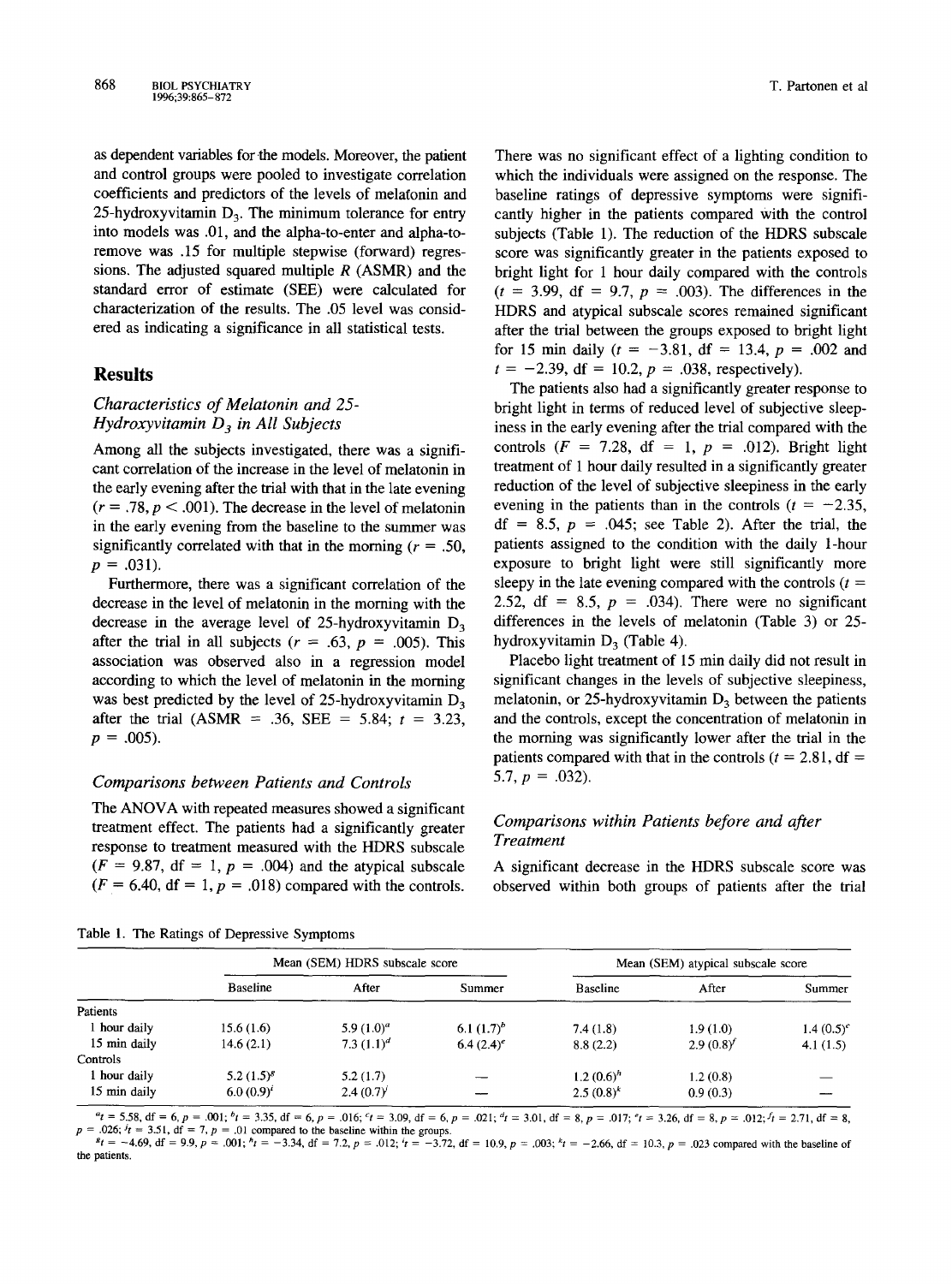|                 | Mean (SEM) SSS score |              |               |                 |               |          |                 |                |               |  |
|-----------------|----------------------|--------------|---------------|-----------------|---------------|----------|-----------------|----------------|---------------|--|
|                 | Early evening        |              |               | Late evening    |               |          | Morning         |                |               |  |
|                 | <b>Baseline</b>      | After        | Summer        | <b>Baseline</b> | After         | Summer   | <b>Baseline</b> | After          | Summer        |  |
| Patients        |                      |              |               |                 |               |          |                 |                |               |  |
| 1 hour daily    | 5.0(0.2)             | $3.6(0.3)^a$ | 3.3 $(0.4)^b$ | 5.9(0.3)        | 4.9 $(0.2)^c$ | 4.6(0.3) | 5.2(0.3)        | 4.5(0.4)       | 4.8(0.4)      |  |
| 15 min daily    | 4.9(0.3)             | $3.7(0.2)^d$ | 4.2 $(0.2)^e$ | 5.5(0.2)        | 4.7(0.4)      | 5.3(0.3) | 5.0(0.4)        | 4.6(0.5)       | 5.2(0.2)      |  |
| <b>Controls</b> |                      |              |               |                 |               |          |                 |                |               |  |
| 1 hour daily    | 4.0(0.4)             | 4.1(0.1)     | 4.2(0.2)      | 4.4(0.6)        | 4.3(0.2)      | 4.2(0.3) | 5.4(0.5)        | $4.9(0.5)^{8}$ | 4.5 $(0.5)^h$ |  |
| 15 min daily    | 4.4(0.3)             | 3.8(0.4)     | 4.7(0.5)      | 5.2(0.3)        | 4.4(0.3)      | 5.6(0.4) | 5.1(0.3)        | 4.7(0.5)       | 5.3(0.4)      |  |

Table 2. The Ratings of Subjective Sleepiness

 $a_t = -3.38$ , df = 5, p = .02;  $b_t = -3.06$ , df = 5, p = .029;  $c_t = -4.18$ , df = 5, p = .009;  $a_t = -4.50$ , df = 8, p = .002;  $c_t = -2.74$ , df = 8, p = .026;  $t_t = -5.00$ , df = 7, p = .002;  $s_t = -3.14$ , df = 4, p = .035;  $t = -4.37$ , df = 3, p = .022 compared to the baseline within the groups.

compared to the baseline (Table 1). There was no significant difference in the antidepressant response between the two groups ( $F = .90$ , df = 1,13,  $p = .36$ ). Placebo light treatment with the dally exposure time of 15 min also resulted in a significant reduction of the atypical subscale score after the trial; however, there was no significant difference in the response measured with the atypical subscale between patients in the two groups ( $F = .76$ , df  $= 1,13, p = .40$ . Between the groups, there were no significant differences in the scores rated at the baseline or after the trial.

The lowered HDRS subscale score after the trial was best predicted by the increase in the level of melatonin in the late evening (ASMR = .48, SEE = 2.56;  $t = 2.51$ ,  $p =$ .041). There was a greater correlation between the lowered HDRS subscale score and the decrease in the level of subjective sleepiness  $(r = .28)$  than between the former and the increase in the level of melatonin ( $r = .50$ ) in the early evening. On the contrary, the lowered HDRS subscale score was better correlated with the increase  $(r = .58)$  and the decrease  $(r = .13)$  in the level of melatonin in the late evening and in the morning, respectively, than with the decreases ( $r = .40$  and  $r = .08$ , respectively) in the level of subjective sleepiness.

No predictors of the reduced atypical subscale score were found. There were greater correlations between the reduced atypical subscale score and the decreases in the level of subjective sleepiness in the early  $(r = .16)$  and late  $(r = .28)$  evening than between the former and the increases in the level of melatonin in the early and late evening  $(r = -.19$  and  $r = -.01$ , respectively). On the contrary, the reduced atypical subscale score was better correlated with the decrease in the level of melatonin  $(r =$ .32) than with the decrease in the level of subjective sleepiness  $(r = .26)$  in the morning.

There were no significant changes in the levels of subjective sleepiness between patients assigned to the two lighting conditions (Table 2). In both groups of patients, there was a significant decrease in the level of subjective sleepiness in the early evening after the trial. Exposure to bright light for 1 hour dally resulted in a significant decrease in subjective sleepiness also in the late evening after the trial.

There were no significant changes in the levels of melatonin (Table 3) or 25-hydroxyvitamin  $D_3$  (Table 4) either within or between the two groups of patients. Detailed analysis of the melatonin concentrations measured hourly revealed no significant differences (data not shown). From the graphical plotting, it was observed that bright light treatment likely resulted in a small phase advance of the melatonin secretion rhythm. The levels of melatonin in the morning were decreased, and the profile

Table 3. The Melatonin Concentrations (pg/mL) in Saliva

|              | Mean (SEM) melatonin |           |          |                 |           |           |                 |           |              |  |
|--------------|----------------------|-----------|----------|-----------------|-----------|-----------|-----------------|-----------|--------------|--|
|              | Early evening        |           |          | Late evening    |           |           | Morning         |           |              |  |
|              | <b>Baseline</b>      | After     | Summer   | <b>Baseline</b> | After     | Summer    | <b>Baseline</b> | After     | Summer       |  |
| Patients     |                      |           |          |                 |           |           |                 |           |              |  |
| 1 hour daily | 4.8(1.9)             | 5.2(1.3)  | 5.0(1.0) | 14.1(4.5)       | 15.7(5.8) | 13.0(3.4) | 10.8(4.2)       | 8.4(1.2)  | 10.5(1.6)    |  |
| 15 min daily | 7.0(2.0)             | 7.5(2.6)  | 5.9(1.6) | 10.3(2.0)       | 13.0(3.5) | 11.2(3.3) | 7.6(2.9)        | 4.9(1.1)  | 6.0(1.0)     |  |
| Controls     |                      |           |          |                 |           |           |                 |           |              |  |
| 1 hour daily | 7.0(1.4)             | 13.7(6.4) | 5.1(0.6) | 16.1(5.1)       | 21.0(8.5) | 12.6(3.7) | 9.3(2.2)        | 6.5(1.6)  | 13.3(3.9)    |  |
| 15 min daily | 4.1(0.9)             | 6.1(2.1)  | 4.9(0.8) | 10.4(2.6)       | 13.2(3.6) | 13.1(3.6) | 22.0(5.4)       | 16.6(4.0) | $9.7(2.0)^a$ |  |

 $a_t = 2.83$ , df = 4, p = .048 compared to the baseline within the groups.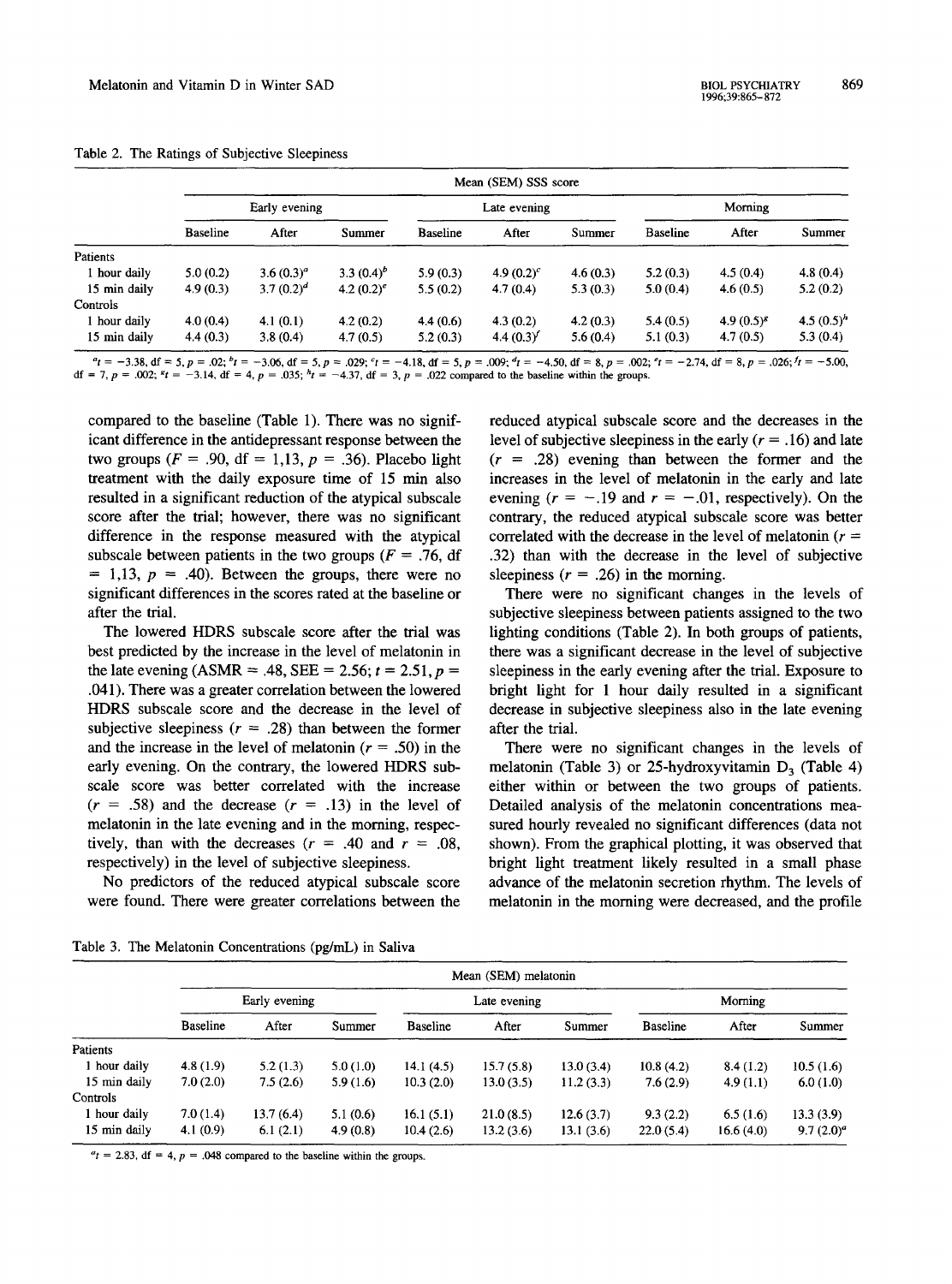|                 | Mean (SEM) 25-hydroxyvitamin $D_3$ |           |            |  |  |  |
|-----------------|------------------------------------|-----------|------------|--|--|--|
|                 | <b>Baseline</b>                    | After     | Summer     |  |  |  |
| <b>Patients</b> |                                    |           |            |  |  |  |
| 1 hour daily    | 29.8(4.5)                          | 26.9(4.7) | 32.9(6.6)  |  |  |  |
| 15 min daily    | 23.6(3.0)                          | 26.1(4.6) | 24.2(2.7)  |  |  |  |
| Controls        |                                    |           |            |  |  |  |
| 1 hour daily    | 27.2(4.4)                          | 25.1(1.6) | 28.0 (2.4) |  |  |  |
| 15 min daily    | 31.1(5.2)                          | 27.4(2.9) | 28.9(2.6)  |  |  |  |

Table 4. The Serum  $25$ -Hydroxyvitamin  $D_3$  Concentrations  $(\mu g/L)$ 

of these levels suggested that the melatonin secretion was approximately 40 min in advance compared to the baseline measurements. Furthermore, the levels of melatonin were increased from 21:00 hours to 24:00 hours, and the profile of these levels also suggested that the onset of melatonin secretion was advanced approximately 27 min.

## *Comparisons within Patients in the Winter and Summer*

A significant decrease in the HDRS subscale score was observed within both groups of patients in the summer compared to the baseline (Table 1). There was no significant difference in the response between the two groups  $(F)$  $= .03$ , df  $= 1,13$ ,  $p = .87$ ). A similar decrease was observed in the atypical subscale score only within the group exposed to bright light for 1 hour in the winter. The decrease in the atypical subscale, but not in the HDRS subscale, score after the trial was significantly correlated with that from the baseline to the summer ( $r = .84$ ,  $p <$ .001). There was no significant difference in the response measured with the atypical subscale between the two groups ( $F = 2.42$ , df = 1,13,  $p = .14$ ). Between the two groups of patients, there were no significant differences in the scores rated at the baseline or in the summer.

The best predictors of the lowered HDRS subscale score in the summer were associated with the level of sleepiness and the reduction in that level in the early evening (ASMR  $= .48$ , SEE = 4.43;  $t = -3.34$  and  $p < .01$ ,  $t = 2.95$  and  $p < .05$ , respectively). The best predictors of the lowered atypical subscale score in the summer were associated with the level of sleepiness in the early evening  $(ASMR =$ .28, SEE = 3.18;  $t = -2.53$ ,  $p < .05$ ).

The ANOVA showed that the patients responded significantly better to the change of the seasons compared with the controls, as measured with the level of subjective sleepiness in the early evening ( $F = 5.96$ , df = 2, p = .005). A significant decrease in the level of subjective sleepiness in the early evening was observed within both groups of patients in the summer compared to the baseline (Table 2). There was a significant correlation of the reduction of the level in the early evening sleepiness after the trial with that from the baseline to the summer ( $r =$ .85,  $p = .01$ ). A similar correlation was observed for the reduction of the level of melatonin in the morning  $(r =$ .90,  $p < .01$ ), although there were no significant differences in the levels of melatonin in the summer compared to the baseline (Table 3). No significant differences were observed in the levels of 25-hydroxyvitamin  $D_3$  in the summer compared to the baseline (Table 4).

#### **Discussion**

Morning bright light produced a significant reduction in depressive symptoms rated with the HDRS subscale after the 2-week trial in winter SAD. Before the beginning of our study, the condition with a shorter time of exposure to light, 15 min daily, was chosen as a placebo control. Surprisingly, this condition cannot be considered as a plausible placebo, insofar as the two conditions tested resulted in an equal response rate after 2 weeks of treatment. One explanation for the observed improvement in mood can be that both treatments could have been active and exceeded the threshold of effect needed for the therapeutic outcome. Another explanation for these findings would be, however unlikely, that both treatment conditions were acting as a placebo.

The efficacy of the condition with the shorter time of daily exposure may be due to the northern location where our experiments were carried out. There was an extensive contrast between the intensity of light used for treatment and the natural illumination outdoors during the treatment hours in the morning at that time of the year. Therefore, even a short-term exposure to artificial light that we administered could have been effective enough at reducing depressive symptoms in our patients. Further, it has been hypothesized that a certain amount of photons exceeding an imaginary threshold is needed to be perceived by the eyes during light treatment for the antidepressant response. Our data show that this number of photons required for the effect may be less than concluded from the results of previous studies. A cumulative time of treatment as short as 3.5 hours produced a significant antidepressant response in the patients with a depressive episode in our study. Finally, we hypothesize that exposure to bright light is equally effective over a wide range of durations of exposure to light as it has earlier been shown to be over a wide range of intensities of light administered (Rosenthal et al 1993).

On the basis of our results, we cannot exclude that a placebo effect did contribute to the antidepressant response observed in the patients, partly because of the fact that placebo is a natural part of all modes of treatment. Moreover, we cannot reliably estimate the magnitude of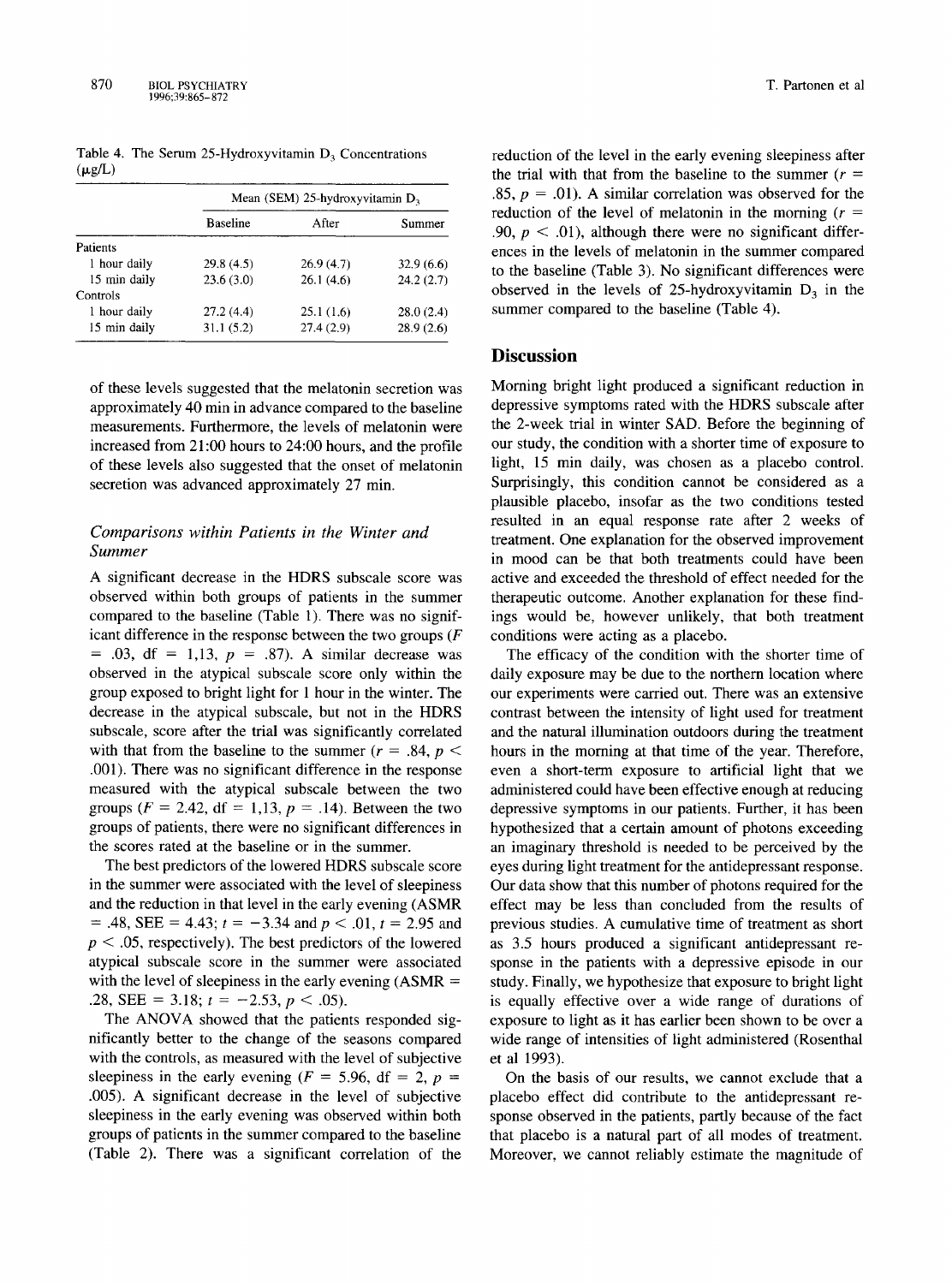the placebo effect in our material. A reliable placebocontrolled experimental design has infrequently applied to studies on SAD (Eastman et al 1992). The fact that the expectation ratings of the subjects assigned to different conditions have not differed statistically in previous studies argues against the hypothesis that only a placebo will produce the antidepressant effect of bright light treatment.

Predictors of the antidepressant response diversed when the variation in the reduction of classical and atypical depressive symptoms were analyzed separately. This finding suggests that there may be different mechanisms underlying the onset of these two types of symptoms. In this respect, our finding agrees with a previous study indicating a biphasic emergence of symptoms during a depressive episode (Young et al 1991). The atypical depressive symptoms including fatigue, hypersomnia, and increased appetite appear to be associated with different pathogenetic mechanisms than the classical or secondary symptoms of depression. Administration of bright light is thought to be more effective in treatment of the forms of winter SAD with a predominance of neurovegetative symptoms. The finding that atypical symptoms present themselves on the first wave of an emerging depressive episode requires further attention. The atypical symptoms may represent a homeostatic need of the body to correct an erroneous signal transduction at the molecular level that will otherwise result in altered neurotransmission and the onset of a depressive episode.

In our study, there was a significantly greater decrease in subjective sleepiness with the 1-hour exposure to light daily both in the early evening after the 2-week trial as well as in the summer among the patients compared to the controls. In the other condition, there was not such a decrease from the pretreatment level. Our findings give evidence for the hypothesis that morning bright light when exposed for an adequately long time has an effect on the level of subjective sleepiness measured in the early evening. This effect is hypothesized to be associated with the antidepressant effect of light in patients with winter SAD.

We exposed the subjects to bright light in the morning, because it has given the best results with respect to the measures of success for mood and melatonin as well as other variables of diurnal rhythmicity (Dahl et al 1993). Further, it is the most suitable treatment alternative theoretically, inasmuch as we agreed with the hypothesis that a phase delay of circadian rhythms relative to the sleepwake cycle forms the basis of the underlying pathogenetic mechanisms involved in patients with winter SAD. Interestingly, improvement of depression is closely associated

with this pacing of the rhythm of melatonin, especially in cases with low pretreatment ratings of depressive symptoms (Lewy et al 1987). Exposure to light in the morning cuts off the delayed portion of nocturnal melatonin pulse and advances the phase of the circadian rhythm of melatonin secretion. Our results give little support for the phase-shift hypothesis, since an advance in the timing of the onset as well as the offset of melatonin secretion was observed after the trial; however, we did not assess the phase of the circadian rhythm of melatonin secretion, and therefore, the results in this respect should be considered with caution.

In our study, the concentrations of 25-hydroxyvitamin  $D_3$  were found to be normal, that is from 10 to 50  $\mu$ g/L, in patients with winter SAD across the seasons. Exposure to bright cool-white light during the decreasing photoperiod was not able to induce synthesis of vitamin D in the facial skin in the patients nor in the controls. Therefore, it is unlikely that the antidepressant effect of light is associated with the induction of vitamin D formation in the skin or that the state of mood can be affected by the procedures that favor the synthesis of vitamin D. Furthermore, supplementation of vitamin D has not been shown to affect mood in healthy volunteers in a study carried out previously (Harris and Dawson-Hughes 1993).

Our finding therefore disagrees with the hypothesis that a skin-derived transduction pathway of the biological effect of light on behavioral processes would exist in patients with winter SAD. However, as we did not measure the levels of 1,25-dihydroxyvitamin  $D_3$  in this study, no conclusions can be deduced about the possible light-induced actions of this hormone in the subjects studied. Finally, our results did not give evidence for the hypothesized complementary actions between the endocrine systems of the pineal gland and the skin, although the analysis of associations discovered some intercorrelations between the levels of melatonin and those of vitamin D.

In conclusion, the effect of morning bright light treatment on subjective sleepiness in the early evening was found to be associated with the antidepressant effect of light. The light treatment protocols produced no significant effect on the melatonin secretion or the formation of vitamin D.

The purchase of the light devices was supported by the National Public Health Institute and by a grant to T. Partonen from the Miina Sillanpää Foundation.

The authors thank Drs. Anna-Stina Suhonen-Malm, MD, PhD, and Matti Wallin, MD, Department of Psychiatry, University of Helsinki, for performing the clinical interviews of the patients.